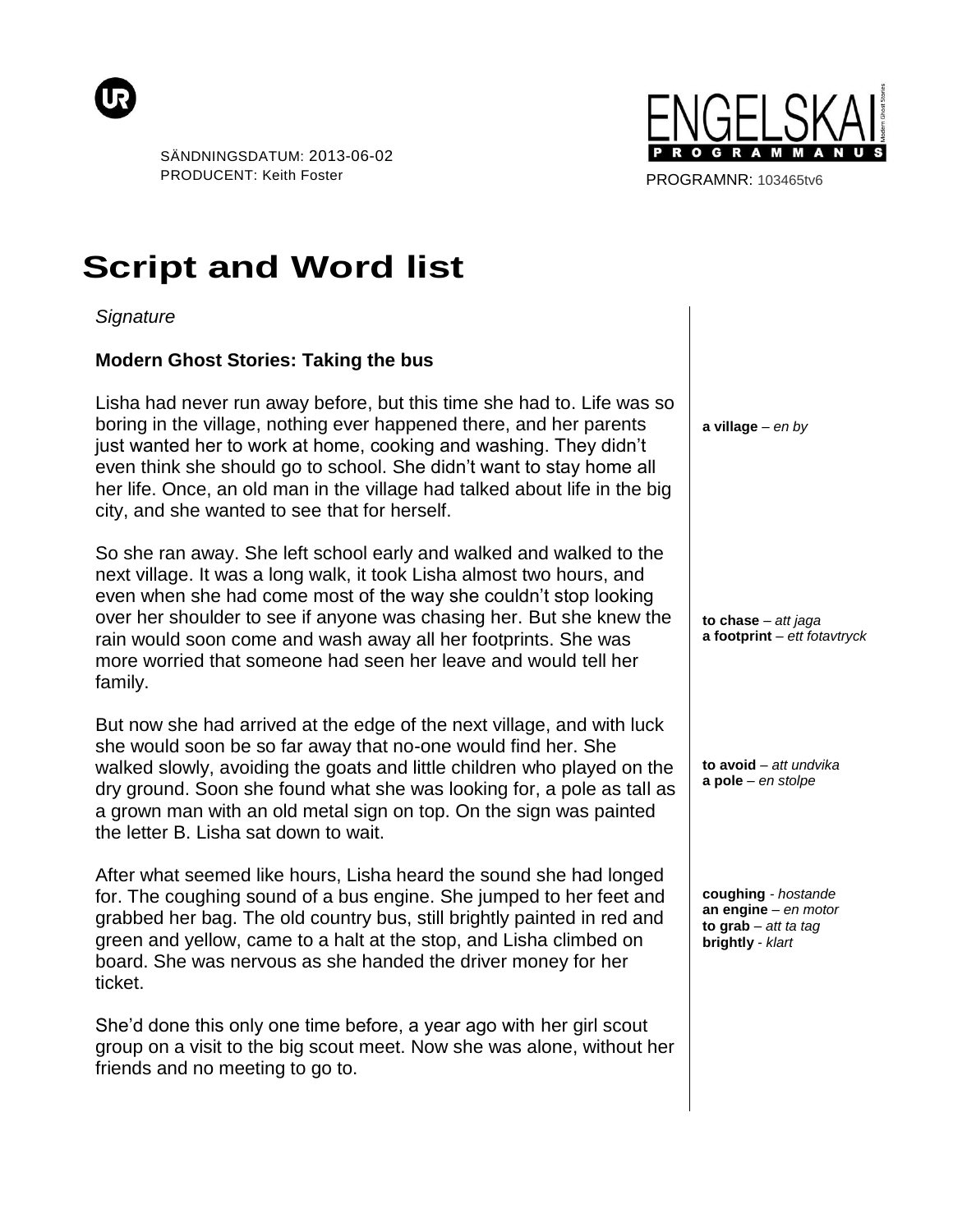



PROGRAMNR: 103465tv6

The bus rolled along the stony, uneven roads, while Lisha sat in the middle seat, looking out of the window. At last she was on her way to the big city! She looked out at the countryside, the green bushes, the oxen pulling ploughs, the hawks flying high, searching for prey.

The sky grew dark and soon the clouds had swept over like a blanket, covering the countryside and the roads with heavy rain. The rain spat up from the stones by the road like bullets hitting a wall. Lisha moved back a little from the glass – this was not a good day to be out walking now!

She was dozing, almost dreaming, when the bus shuddered to a stop. Now came the hardest part of Lisha's voyage. She had arrived at the bus station, a huge hall bigger than any building she had ever seen, filled with crowds of shouting people, bus stop signs, stands selling food and drinks and loud, smelly, smoky buses that went all over the country. She remembered what the old man in the village had told her about the big city bus: "Take number 99. No other number. Only number 99."

As soon as Lisha stepped down into the bus station, the noise hit her like a blow. The shouts of the people, the roaring of engines and the slamming rain on the metal roof all made it difficult to think, let alone to talk. Nervously she began to push through the crowds, sliding between legs and suitcases as the grown-ups around her pushed and pulled. She didn't know where to go, where her bus stopped. All she knew was the number that an old man in the village had told her – 99.

She struggled through the forest of people, trying to see the numbers on the signs. Where was 99? She saw a few numbers - 30, 5, 70 - but none of them seemed to be the right place, none made any sense. She tried to stop a grown-up to ask for help, but no-one had time to look down at a little girl or listen to what she had to say.

Lisha was thrown around, from place to place, until she was quite dizzy. She held tightly onto her bag, hoping it would all stop, until suddenly everything went dark.

Lisha found herself lying face down on the floor. She seemed to be on the edge of the crowd now, in a dark corner of the big hall. She was

**stony** *– stenig* **uneven** *– ojämn*

**a plough** *– en plog* **prey** *– byte*

**a blanket** *– en filt* **to cover** *– att täcka*

**to doze** *– att nicka till* **to shudder** *– (här): att skaka*  **a voyage** *– en resa*

**a stand** *– ett stånd*

**noise** *– oväsen* **to roar** *– att ryta* **to slam** *– att smälla, slå*

**a grown-up** *– en vuxen* 

**to struggle** *– att kämpa*

 $\mathbf{d}$ **izzy** –  $\gamma r$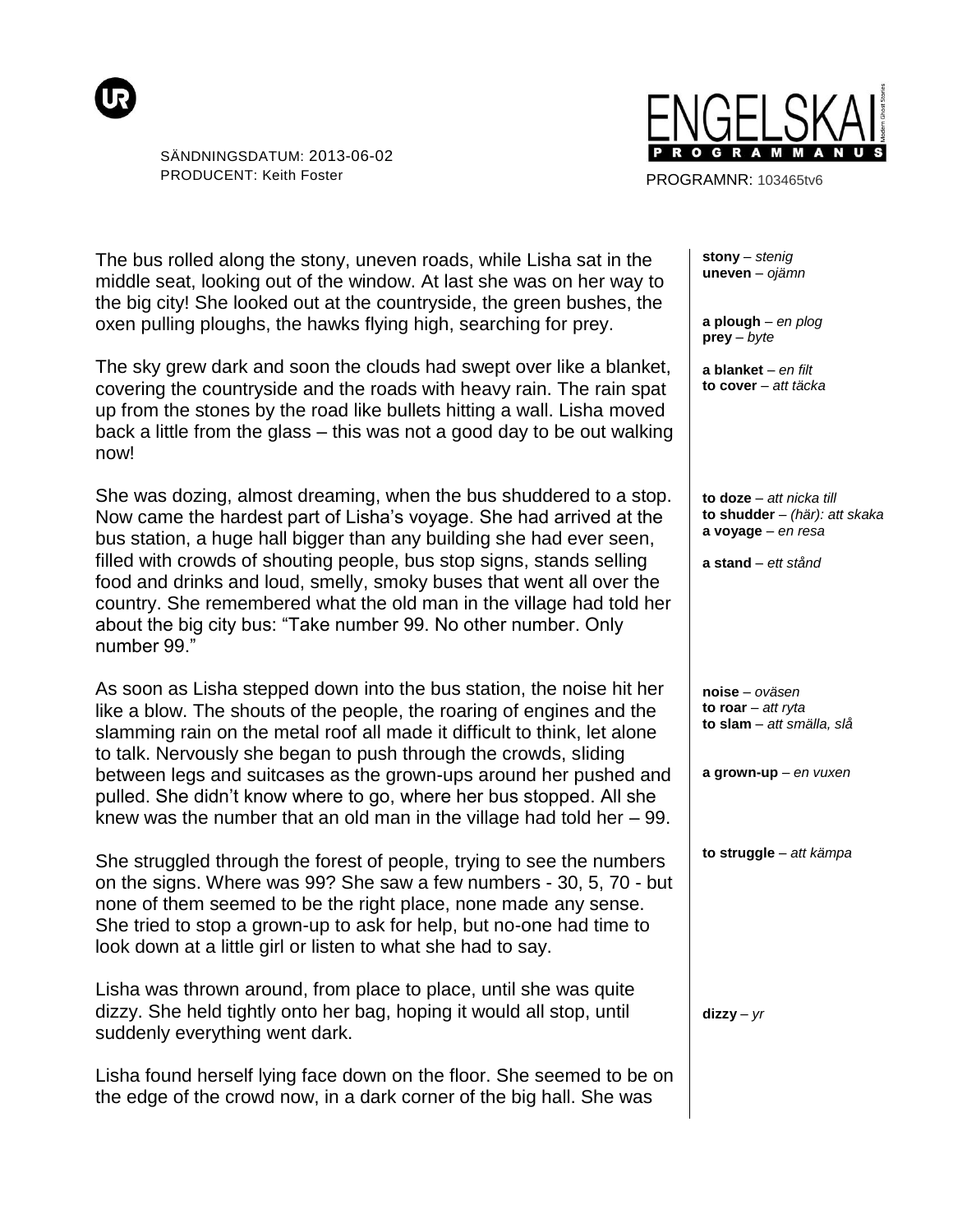



PROGRAMNR: 103465tv6

lying next to a sign, and beside it was a bus. Looking up she saw the number on the sign… 99! She had found it! She dragged herself up, grabbed her bag and went through the open door into the bus. There was no driver sitting behind the wheel, so she went in.

It was dark in the bus, and quiet. As she walked down the aisle between the seats, Lisha glanced at the passengers. Over to her left was an old lady, all wrapped up in scarves and a coat, ahead of her a man in a hat and then a group of younger people. The lights were dim, so dim she couldn't quite see all their faces. They all seemed to be sitting in shadows.

Outside the crowds were still moving about, shouting to each other. Lisha couldn't hear them and didn't want to, so she sank down in her seat and pulled her scarf over her head. After a while the bus began to move, and it pulled away from the stop and drove out of the hall. Outside it was still dark as the heavy rain continued to fall.

Soon they had left the bus station, and the town, and were on their way to the big city. The rain flowed down over the windows, and the lights in the bus were so dim that Lisha could hardly see the other passengers. She couldn't see their faces, but they were all so quiet! So was the bus itself. The other bus had made so much noise, where was the engine on this one? She couldn't hear any motor noises at all, just the rain on the roof.

She began to daydream about what the old man had told her about the city - the sights, the temples, the boats on the river, the firedancers at the festivals, and Lisha had known at once that she wanted to see it all. To live among all the fun, the thrills, where everything was bigger, more exciting than her village would ever be! She smiled to herself.

But after a while, Lisha began to worry. Here she was sitting on the bus, it had come a long way, but no-one had asked for her ticket. What would they do if they found she didn't have one? Would they send for the police, or even send her home? Slowly she stretched and sat up. Not only was the bus so quiet, it wasn't shaking like the last one did.

**to drag** *– att släpa, röra sig långsamt*

**an aisle** *– en mittgång* **to glance** *– att snegla*

**dim** *– dunkel*

**thrill** *– (här): spänning*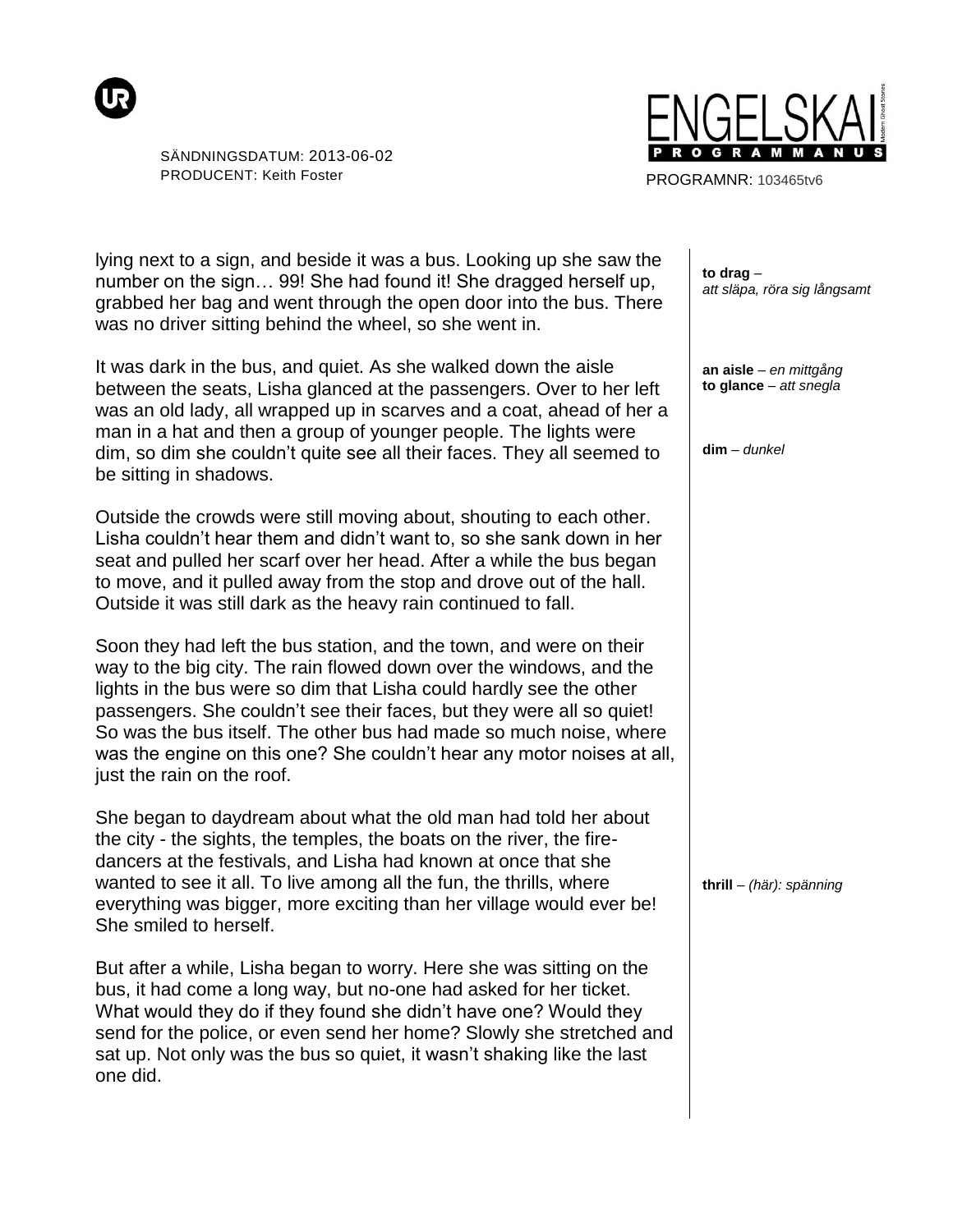



PROGRAMNR: 103465tv6

| Lisha stood up. She started to walk towards the driver. She glanced at<br>the passengers, but however hard she looked, she couldn't see their<br>faces. They were like shadows. Lisha's tummy was slowly turning into<br>ice and her legs were shaking as she came up to the driver.                                                                                        |                                                                                          |
|-----------------------------------------------------------------------------------------------------------------------------------------------------------------------------------------------------------------------------------------------------------------------------------------------------------------------------------------------------------------------------|------------------------------------------------------------------------------------------|
| "Excuse me," she said. "Should I pay for my ticket? This is bus<br>number 99, to the city, isn't it?"                                                                                                                                                                                                                                                                       |                                                                                          |
| The driver, a big man in a white shirt and blue cap, turned to her.<br>Under his cap, all she could see was shadow. Without a word, he<br>pointed up above her shoulder, at the sign on the front window. Lisha<br>turned to look. The sign said 66.                                                                                                                        |                                                                                          |
| 66! Of course, she had been lying down at the station, she must have<br>seen the sign upside down!                                                                                                                                                                                                                                                                          |                                                                                          |
| She was about to tell the driver about her mistake, to ask him to take<br>her back, when there came a huge screech from under the bus. There<br>was a bang from somewhere, the driver wrenched the wheel to the<br>right, and the silent bus was suddenly full of screams. Lisha felt her<br>tummy rise to her chest as the bus began to fall, fall, fall into<br>darkness. | $a$ screech - ett skrik, tjut<br>to wrench - att vrida, rycka<br>$t$ ummy $-$ (sl.) mage |
| A voice said, "Hello, hello! Are you all right?", and Lisha felt someone<br>stroking her face. She opened her eyes, and saw that she was lying<br>on the ground, with a group of people looking down at her with<br>worried faces. She could see their faces! Above them was the roof of<br>the bus hall – she was still there!                                             | to stroke - att stryka                                                                   |
| "You must have fainted," said the woman who was kneeling beside<br>her. "There's so many people in here it's hard to breathe!"                                                                                                                                                                                                                                              |                                                                                          |
| "I, I was on a bus, bus number 66! But something happened" Lisha<br>was confused.                                                                                                                                                                                                                                                                                           |                                                                                          |
| "Number 66?" said a man in a bus driver's uniform. "That doesn't go<br>anymore. Not after it crashed last year, in the rains. Down into a river<br>it went, and everyone on board was killed! You must have been<br>dreaming. Where do you come from, little girl?" Lisha said the name<br>of her village. "Well I think we should get you on the first bus going           |                                                                                          |